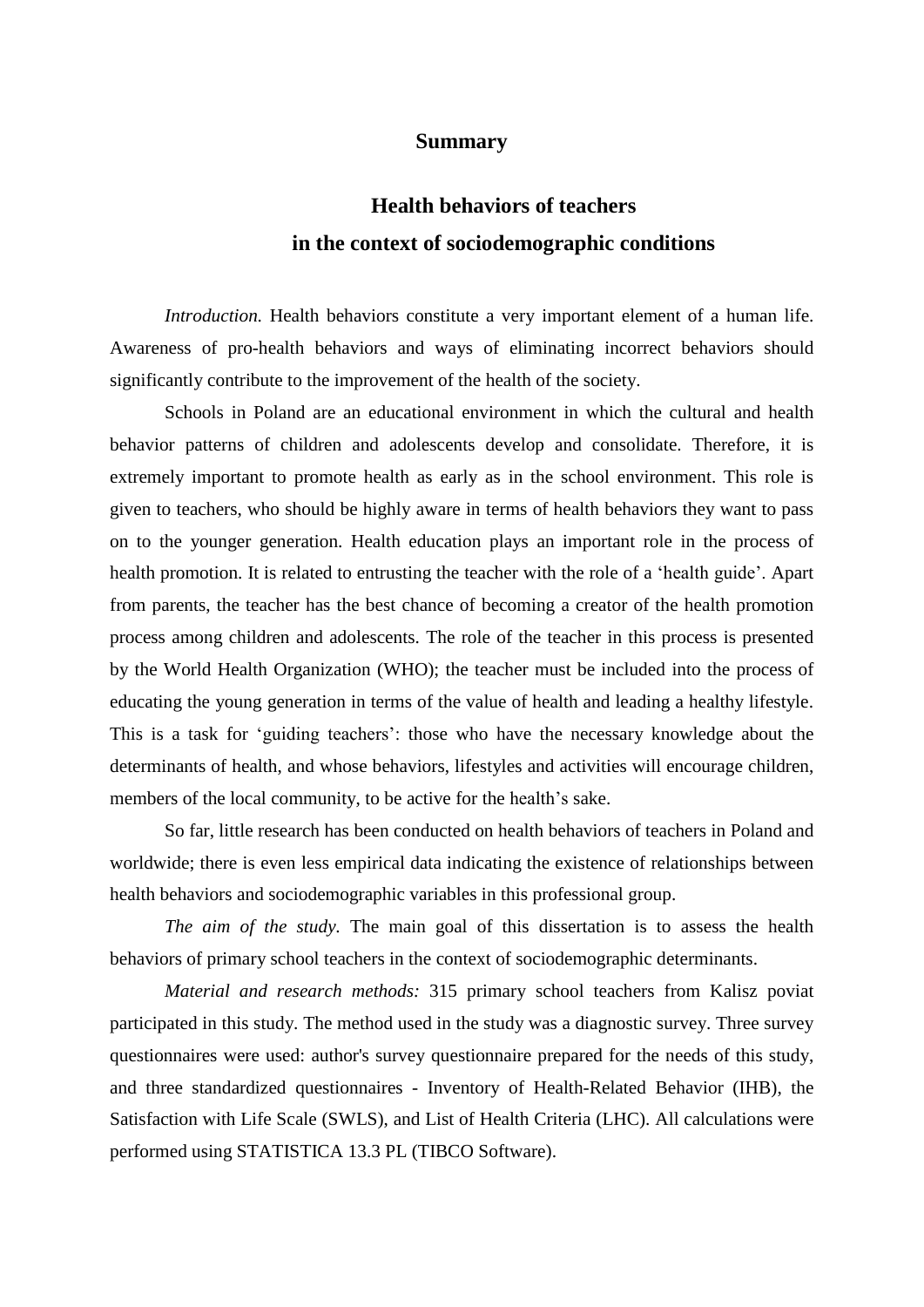*Results.* In the analyzed group of teachers  $(N = 315, 100.0\%)$ , the vast majority were women ( $N = 277$ , 87.9%, versus men:  $N = 38$ , 12.1%). The average age of the respondents was  $46.1$  (SD = 9.62, min-max 23-85 years), and the average work experience was 22.1 years  $(SD = 10.46$ , min-max. 0.5-41.0 years). The respondents were generally satisfied with their choice of career path  $(M\pm SD: 8.31\pm 1.84; \text{ min-max } 1-10)$ , and reported only slightly lower overall satisfaction with their job (M±SD: 7.95±1.94; min-max 1-10). The respondents noticed a relationship between the financial situation of their family, and their health. Such a correlation was indicated by a total of  $N=207$  respondents (65.7%), and as many as 37.8% assessed this relationship as 'significant'. Among the reported chronic diseases, the respondents most often declared the presence of arterial hypertension (N=51, 26.2%) and thyroid diseases (N=77, 24.4%). The respondents assessed their health very favorably. In a subjective assessment, 'good' and 'very good' condition was declared by a total of 74.9% of respondents (N=236). The vast majority of the teachers declared that they tried to follow the principles of a healthy lifestyle (N=282, 89.5%). Among the various types of stimulants indicated by the respondents, occasional alcohol consumption was declared by  $N=208$ teachers (66.0%), while N=25 teachers (7.9%) regularly smoked tobacco products. Nearly 2/3 of the respondents spent only 1 to 3 hours per week on additional physical activity (N=194, 61.6%). Among the preferred leisure activities, the respondents most often indicated reading  $(N=218, 69.2\%)$  and meeting friends  $(N=184, 58.4\%)$ . It is comforting that nearly 2/3 of the respondents declared that they usually ate 4 to 5 meals per day (N=200, 63.5%); however, more than half of them (N=161, 51.1%) admitted snacking between meals.

Life satisfaction was measured by a standardized tool – the Satisfaction with Life Scale (SWLS). The results indicated a certain advantage of the respondents with an 'average' and 'high' level of life satisfaction. Assessment of health-related behaviors was measured by a standardized tool – the Inventory of Health-Related Behavior (IHB). The obtained results indicated a certain advantage of respondents with 'low' and 'average' level of health behavior in comparison to people with a 'high' level. The health evaluation criteria were analyzed with the List of Health Criteria (LHC). The most important health criterion for the respondents was 'not feeling any physical ailments'.

Socio-demographic factors (gender, age, BMI, number of years of experience, satisfaction with the career path, marital status, family financial situation) which determined teachers' health behavior were identified. It was found which of the variables obtained from the IHB scale had the strongest impact on the health of teachers (subjective health assessment). The results showed that 'preventive behavior' had the greatest impact on the